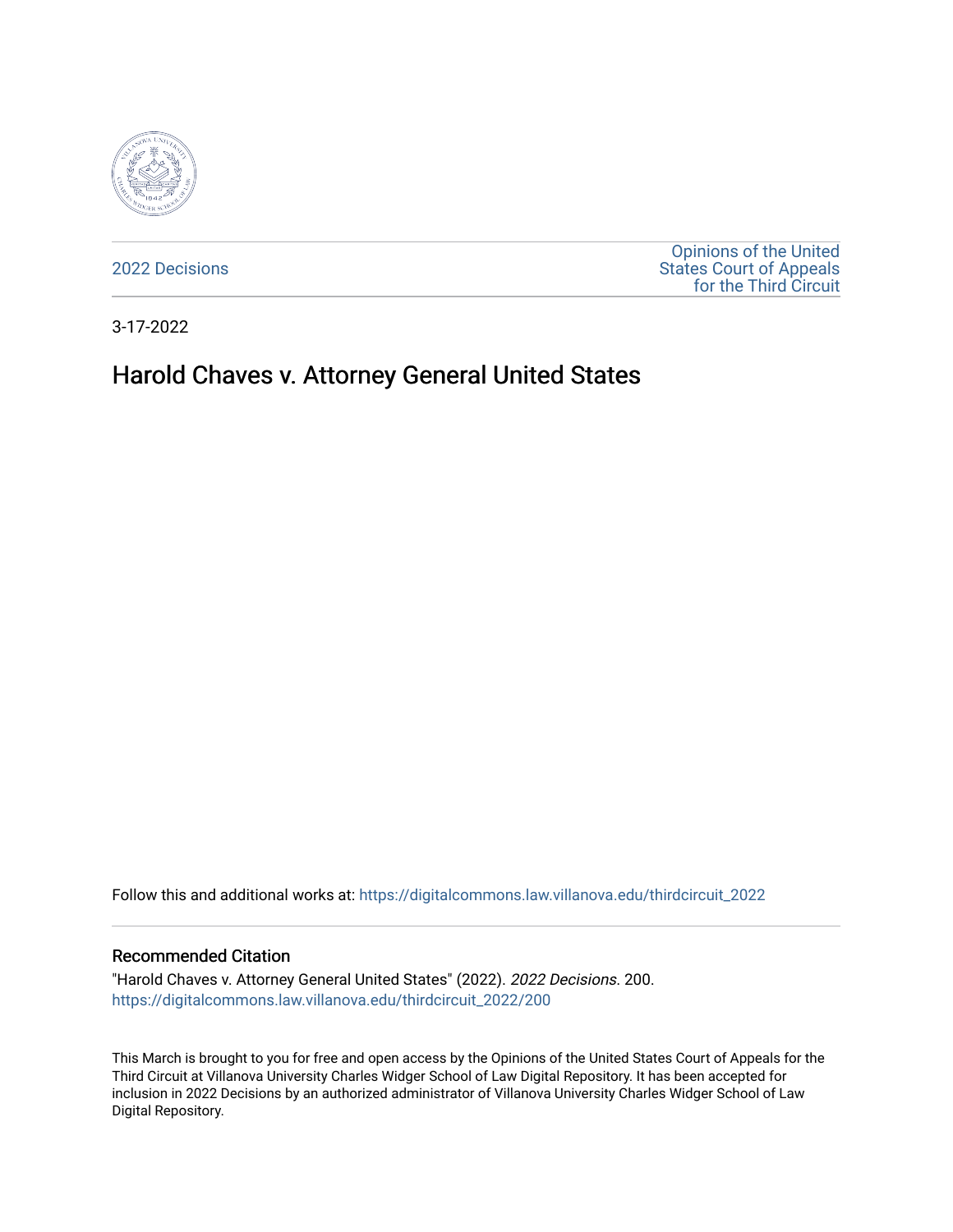#### **NOT PRECEDENTIAL**

### UNITED STATES COURT OF APPEALS FOR THE THIRD CIRCUIT

\_\_\_\_\_\_\_\_\_\_\_

No. 21-2148 \_\_\_\_\_\_\_\_\_\_\_

### HAROLD E. CHAVES, Petitioner

v.

## ATTORNEY GENERAL UNITED STATES OF AMERICA \_\_\_\_\_\_\_\_\_\_\_\_\_\_\_\_\_\_\_\_\_\_\_\_\_\_\_\_\_\_\_\_\_\_\_\_

On Petition for Review of an Order of the Board of Immigration Appeals (Agency No. A077-031-822) Immigration Judge: Pallavi S. Shirole

\_\_\_\_\_\_\_\_\_\_\_\_\_\_\_\_\_\_\_\_\_\_\_\_\_\_\_\_\_\_\_\_\_\_\_\_

Submitted Pursuant to Third Circuit LAR 34.1(a) March 10, 2022 Before: MCKEE, SHWARTZ and MATEY, Circuit Judges

> (Opinion filed: March 17, 2022) \_\_\_\_\_\_\_\_\_\_\_

### OPINION\* \_\_\_\_\_\_\_\_\_\_\_

PER CURIAM

Harold Chaves petitions for review of a final order of removal issued by the Board

of Immigration Appeals (BIA). For the reasons detailed below, we will deny the petition

<sup>\*</sup> This disposition is not an opinion of the full Court and pursuant to I.O.P. 5.7 does not constitute binding precedent.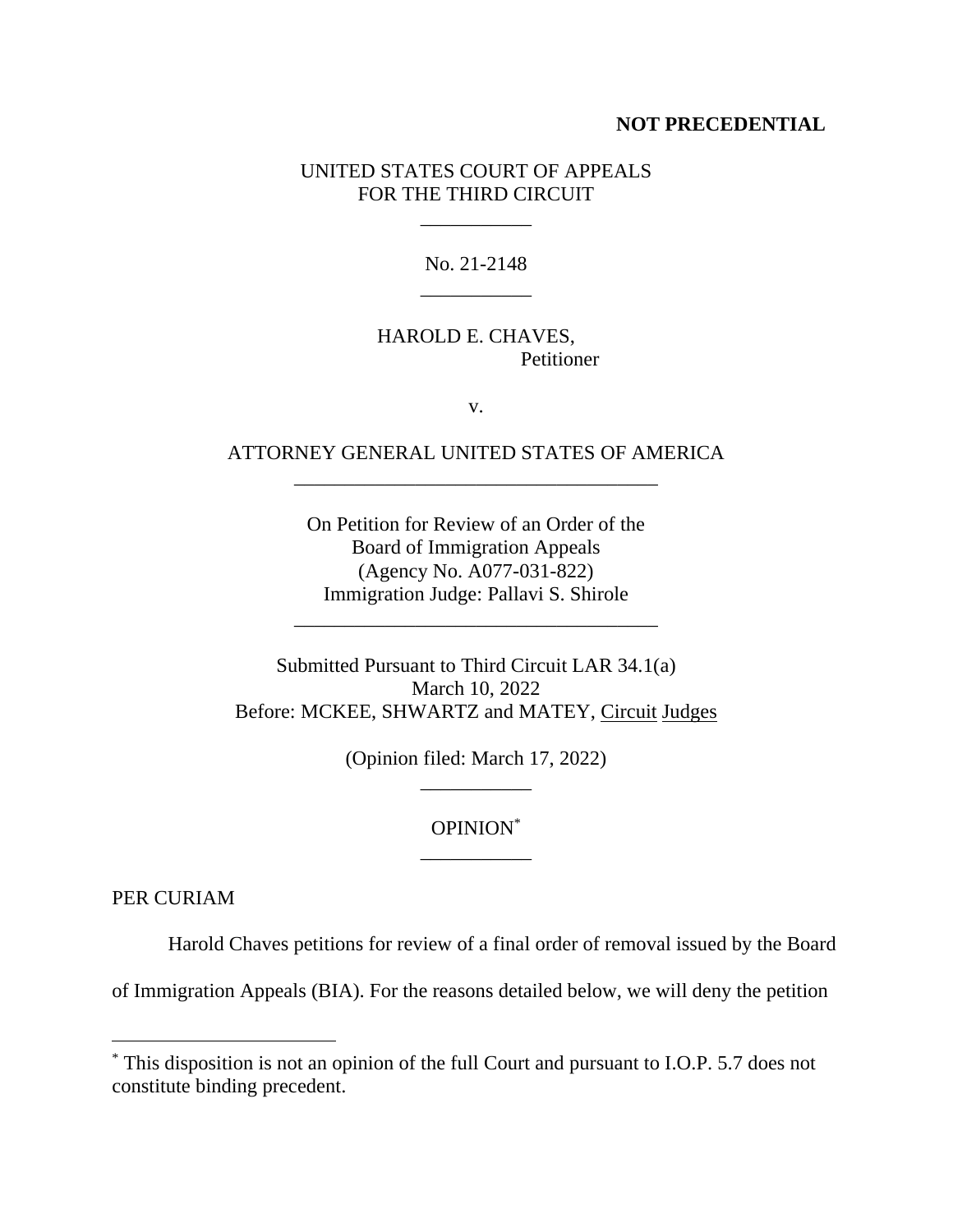for review.

Chaves is a citizen of Colombia. His arrival date in the United States is contested, as will be discussed below. In 2019, he was arrested in Elizabeth, New Jersey, after a physical altercation with a coworker, and ultimately was convicted of unlawful possession of a weapon. See N.J. Stat. Ann. § 2C: 39-5d. After he completed his state sentence for that offense, the Department of Homeland Security charged him with removability as a noncitizen present in the United States without having been admitted or paroled.<sup>1</sup> See 8 U.S.C. § 1182(a)(6)(A)(i). Chaves applied for cancellation of removal. See 8 U.S.C. § 1229b(b)(1).

Before an Immigration Judge (IJ), Chaves testified that he arrived in the United States in 1993 on a commercial flight from Bogota to New York. He explained that the person who prepared his visa had inadvertently put the incorrect name on the visa but told him that there was no need to correct it at the time.<sup>2</sup> He testified that since his arrival he had regularly worked and paid taxes and had never left the country.

The IJ found Chaves removable as charged—unchallenged since—and denied relief, explaining that to be eligible for cancellation of removal, Chaves had to show, among other things, that he had "been physically present in the United States for a continuous period of not less than 10 years" before he applied for cancellation of

<sup>&</sup>lt;sup>1</sup> Chaves was not charged as removable for having been convicted of a criminal offense.

<sup>&</sup>lt;sup>2</sup> It appears that Chaves' full name is "Harold Eduardo Chaves Huertas," according to the Colombian passport he provided in the record. A.R. 315. He testified that the "lady" who prepared his visa at the time of his purported entry in 1993 erroneously wrote "Harold Mora Huertas" on the visa. See A.R. 21, 80–81, 233–34.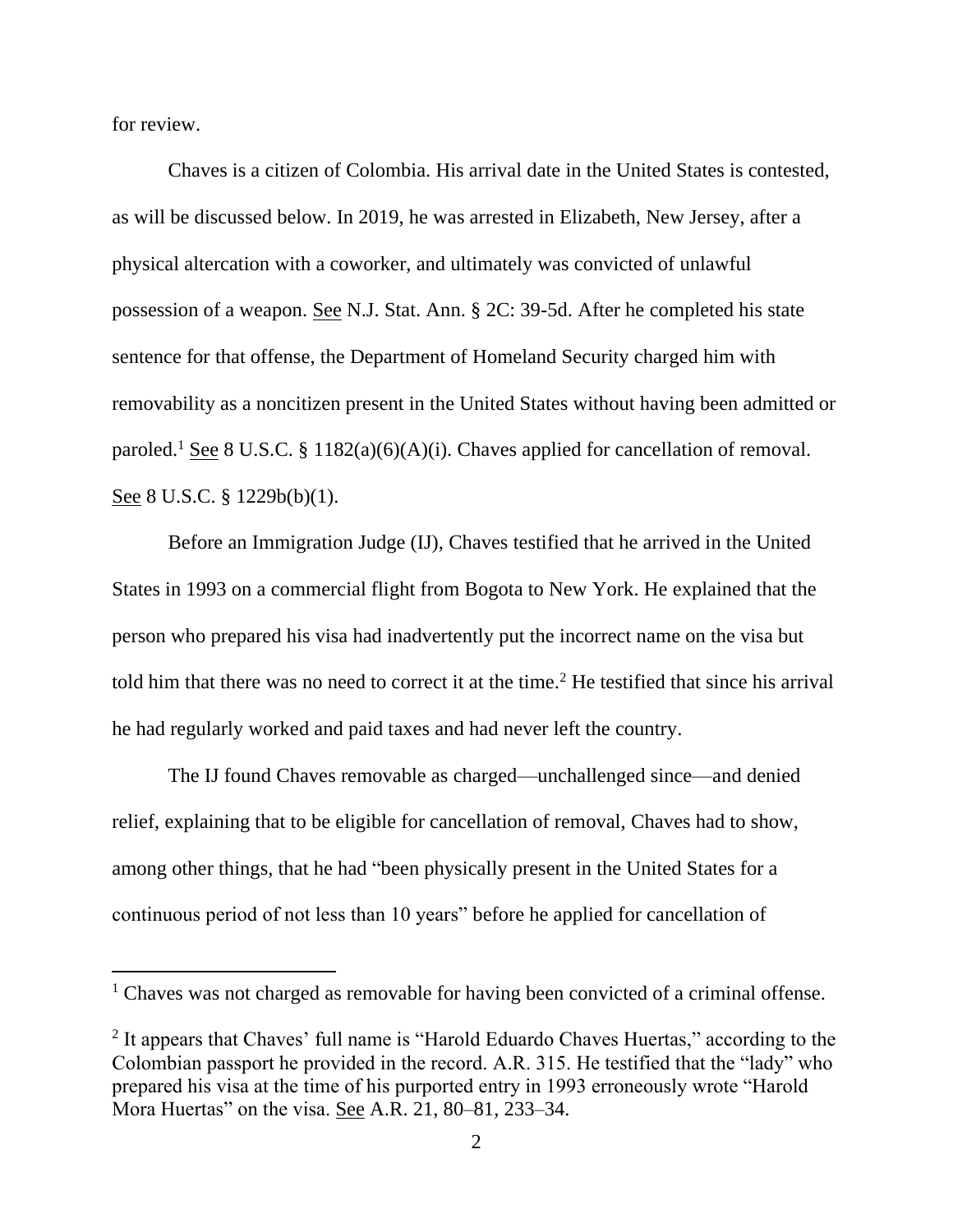removal. 8 U.S.C. § 1229b(b)(1)(A). The IJ found that Chaves testified credibly in part, but that his testimony regarding his entry and work history in the United States was "improbable and unsubstantiated," despite attempts at corroboration by documentary evidence. A.R. 80.

Chaves appealed to the BIA, which dismissed his appeal. The BIA affirmed the IJ's determination that Chaves had not established the requisite ten years of continuous physical presence, see A.R. 3-4, and declined to reach any other grounds underlying the IJ's decision that Chaves was statutorily ineligible for cancellation of removal, see A.R. 5. Chaves then filed a timely petition for review with this Court.

We have jurisdiction pursuant to 8 U.S.C. § 1252. Determinations of whether the continuous-presence requirement is met are within this Court's jurisdiction.<sup>3</sup> See Khan v. Att'y Gen., 979 F.3d 193, 197 (3d Cir. 2020). Our review is of the BIA's decision, although we also review the IJ's decision to the extent that the BIA adopted or deferred to the IJ's analysis. See Zhang v. Gonzales, 405 F.3d 150, 155 (3d Cir. 2005). We must uphold the agency's factual findings—including its findings concerning whether Chaves has established ten years of continuous presence, see Demandstein v. Att'y Gen., 639 F.3d 653, 657 (3d Cir. 2011); Lopez-Alvarado v. Ashcroft, 381 F.3d 847, 851 (9th Cir. 2004)—if they are "supported by reasonable, substantial and probative evidence on the

<sup>&</sup>lt;sup>3</sup> To the extent Chaves also challenges other aspects of his statutory eligibility for cancellation of removal, we decline to reach those issues because Chaves's failure to establish his continuous physical presence is dispositive. We also note that, although Chaves argued to the BIA that the IJ had violated his due process rights, he has not raised that issue in his brief to this Court, and it is forfeited. See M.S. by & through Hall v. Susquehanna Twp. Sch. Dist., 969 F.3d 120, 124 n.2 (3d Cir. 2020).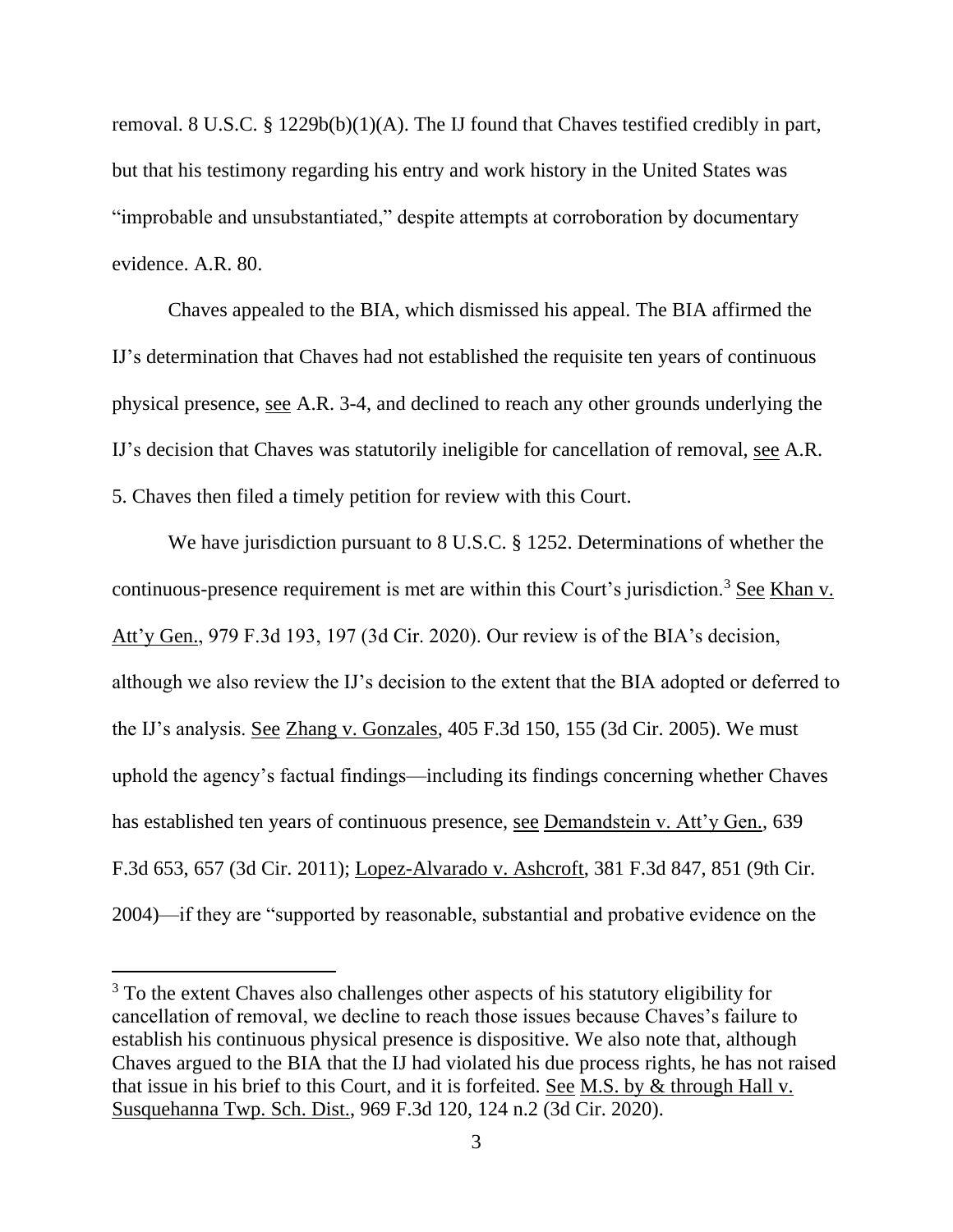record considered as a whole." Kayembe v. Ashcroft, 334 F.3d 231, 234 (3d Cir. 2003). We will reverse a finding of fact only if "any reasonable adjudicator would be compelled to conclude to the contrary."  $\S 1252(b)(4)(B)$ .

We discern no error in the BIA's decision. As the agency noted, an applicant for cancellation of removal must meet the ten-year continuous-presence requirement, in Chaves's case measured from the date he applied for cancellation on June 29, 2020. See A.R. 3 n.2 (BIA decision citing Niz-Chavez v. Garland, 141 S. Ct. 1474, 1480 (2021); Guadalupe v. Att'y Gen., 951 F.3d 161, 167 (3d Cir. 2020)). An IJ may require a noncitizen to provide evidence to corroborate testimony, whether that testimony is deemed credible or not. See 8 U.S.C. § 1229a(c)(4)(B). When the IJ requires such corroboration, the IJ must "(1) [identify] the facts for which it is reasonable to expect corroboration; (2) [inquire] as to whether the applicant has provided information corroborating the relevant facts; and, if [the applicant] has not, (3) [analyze] whether the applicant has adequately explained his or her failure to do so." Saravia v. Att'y Gen., 905 F.3d 729, 736 (3d Cir. 2018) (quoting Abdulai v. Ashcroft, 239 F.3d 542, 554 (3d Cir. 2001)).

Here, during the portion of Chaves's testimony about his entry, work history, and continuous presence, the IJ asked if he had records to show that he had worked and paid taxes since his arrival, and Chaves said he did. See A.R. 181–83. At the close of the hearing, the IJ left the record open for corroborating evidence, including "[t]ax records and letters of support." See A.R. 236. Chaves supplemented the record with nearly 150 pages of material, but the wage and tax information covered only the years 1993–94, 1996–2000, 2003–04, and 2014–18. See A.R. 319–410. As the BIA noted, the only other

4